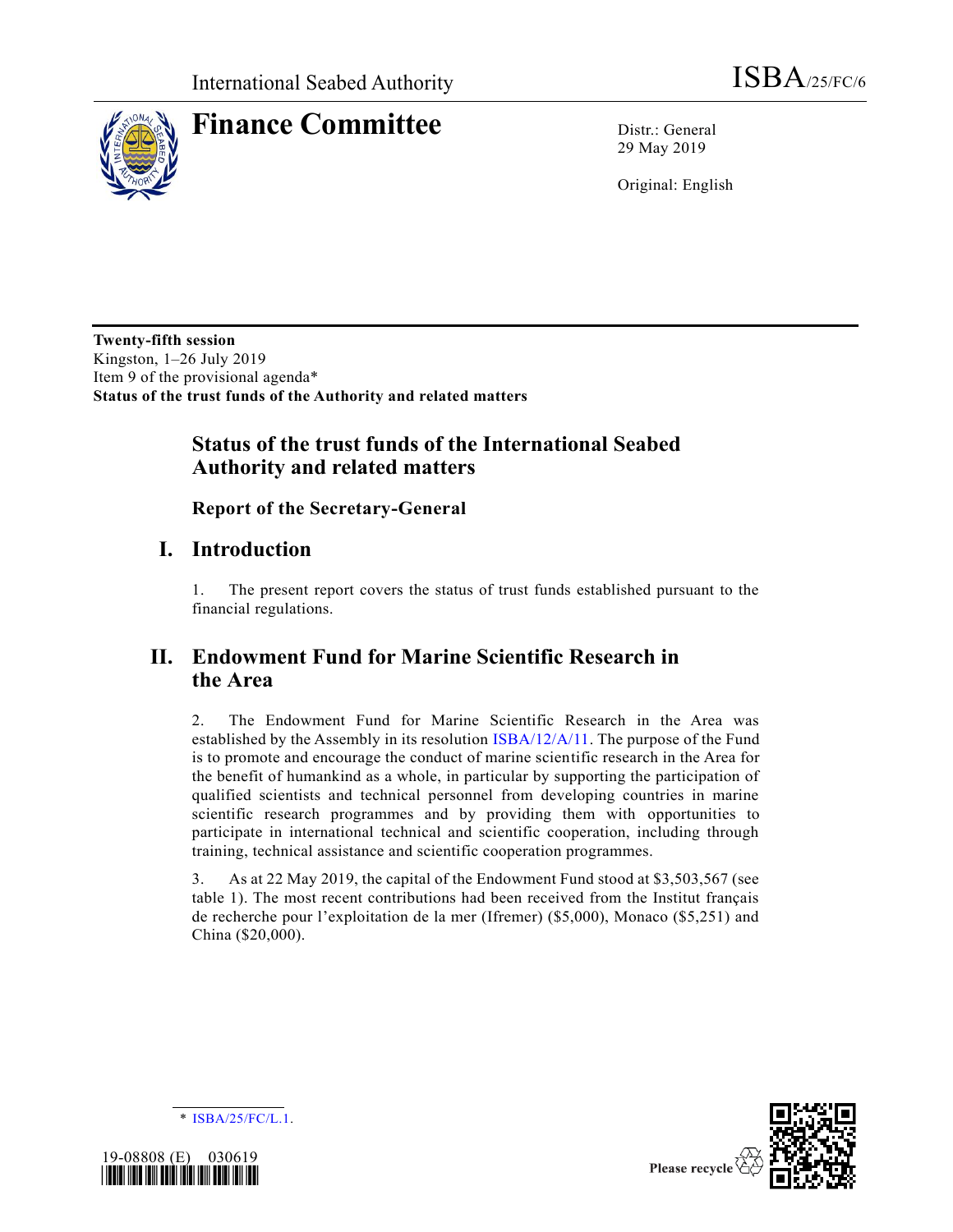Table 1

| Total available funds (interest less expenditure)    | 119 845   |
|------------------------------------------------------|-----------|
| Expenditure on marine scientific research activities | (582617)  |
| <b>Total income</b>                                  | 4 206 030 |
| Accumulated interest income                          | 702 463   |
| Total capital                                        | 3 503 567 |
| (United States dollars)                              |           |

**Status of the Endowment Fund for Marine Scientific Research in the Area as at 22 May 2019**

**III. Voluntary trust fund for the purpose of defraying the cost of participation of members of the Legal and Technical Commission from developing countries and members of the Finance Committee from developing countries in the meetings of the Commission and of the Committee**

4. The voluntary trust fund for the purpose of defraying the cost of participation of members of the Legal and Technical Commission from developing countries and members of the Finance Committee from developing countries in the meetings of the Commission and of the Committee was established in 2002 (Assembly decision [ISBA/8/A/11\)](https://undocs.org/en/ISBA/8/A/11).

5. As at 22 May 2019, the cumulative total of contributions to the fund amounted to \$886,464. Since July 2018, contributions have been made by China (\$20,000), Germany (\$25,000), the Netherlands (\$49,928), Norway (\$58,456) and the Philippines (\$2,500). Five contractors made optional voluntary contributions of \$6,000 each in 2019, in addition to paying their annual overhead charges.<sup>1</sup> The fund's total expenditure amounted to \$1,024,152, while expenditure from 1 January to 22 May 2019 came to \$59,211, leaving an available balance of \$69,759. The status of the fund as at 22 May 2019 is summarized in table 2 below.

#### Table 2

**\_\_\_\_\_\_\_\_\_\_\_\_\_\_\_\_\_\_**

**Status of the voluntary trust fund for the purpose of defraying the cost of participation of members of the Legal and Technical Commission from developing countries and members of the Finance Committee from developing countries in the meetings of the Commission and of the Committee as at 22 May 2019**

(United States dollars)

| <b>Total income</b>                         | 1 094 529 |
|---------------------------------------------|-----------|
| Interest income                             | 13 065    |
| Grants from the Pioneer Fund/Endowment Fund | 195 000   |
| Contributions                               | 886 464   |
|                                             |           |

 $1$  Those contractors were Global Sea Mineral Resources NV, UK Seabed Resources Ltd., Government of Poland, Nauru Ocean Resources Inc. and Marawa Research and Exploration Ltd.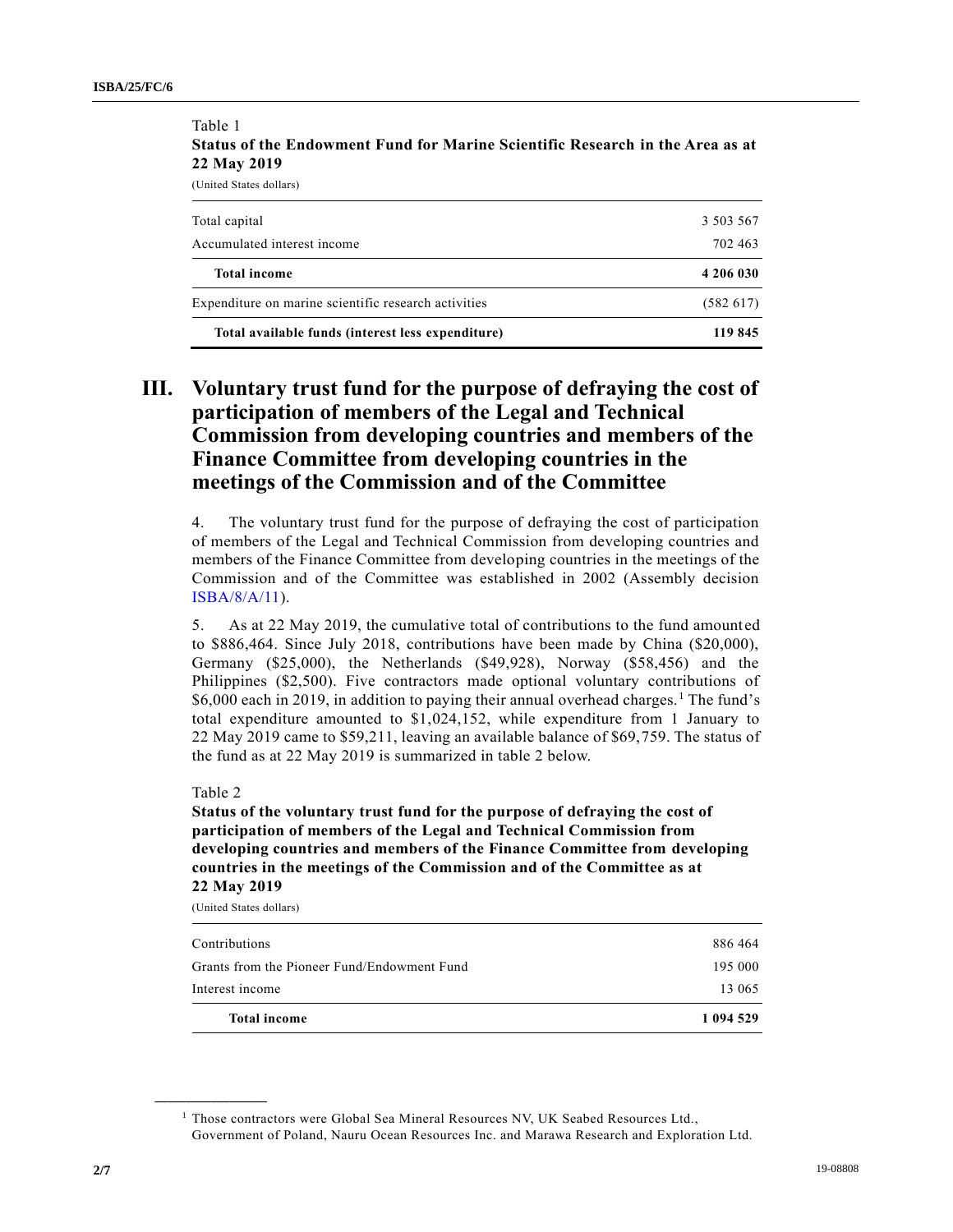| Expenditure for participants and authorized activities | 1 0 24 1 5 2 |
|--------------------------------------------------------|--------------|
| Bank charges                                           | 618          |
| Total expenditure                                      | 1 024 770    |
| Total funds available                                  | 69 759       |

# **IV. Voluntary trust fund to support the participation of members of the Council of the International Seabed Authority from developing States in the meetings of the Council**

6. At its twenty-third session, in 2017, the Assembly requested the Secretary-General to create a voluntary trust fund to support the participation of members of the Council of the International Seabed Authority from developing States in the meetings of the Council (decision [ISBA/23/A/13\)](https://undocs.org/en/ISBA/23/A/13).

7. As at 22 May 2019, the fund had received contributions totalling \$80,000 from Global Sea Mineral Resources NV (\$20,000), Nauru Ocean Resources Inc. (\$20,000), Ocean Mineral Singapore Pte. Ltd. (\$20,000) and UK Seabed Resources Ltd. (\$20,000). There have been no new contributions since July 2018. The status of the fund as at 22 May 2019 is summarized in table 3.

Table 3

### **Status of the voluntary trust fund to support the participation of members of the Council of the International Seabed Authority from developing States in the meetings of the Council as at 22 May 2019**

(United States dollars)

| Total available funds (contributions less expenditure)  | 39 541 |
|---------------------------------------------------------|--------|
| Support to delegates to the Council (as at 22 May 2019) | 40 459 |
| Total contributions                                     | 80 000 |
|                                                         |        |

# **V. Trust fund for extrabudgetary support for the International Seabed Authority**

8. The Authority receives extrabudgetary funds from member States and other donors to support non-regular activities or activities not funded from the approved budget of the Authority. The support may be given in the form of one-off contributions or funds for multi-year programmes or projects. The support is to be used in accordance with the terms agreed with the respective donors, including reporting and audit requirements. As at 22 May 2019, the total amount of extrabudgetary support received by the Authority amounted to \$754,569, comprising individual grants from the Pew Charitable Trusts (\$36,000), the African Development Bank (\$27,500), the Republic of Korea (\$20,000), the Norwegian Agency for Development Cooperation (\$524,069), the National Environment Research Council (United Kingdom of Great Britain and Northern Ireland) (\$10,000), the Department of Economic and Social Affairs of the United Nations (\$90,000), Monaco (\$17,000) and China (\$30,000).

9. For purposes of financial management and accounting and in order to avoid commingling extrabudgetary contributions with contributions to the general administrative budget of the Authority, the Secretary-General created, in March 2018,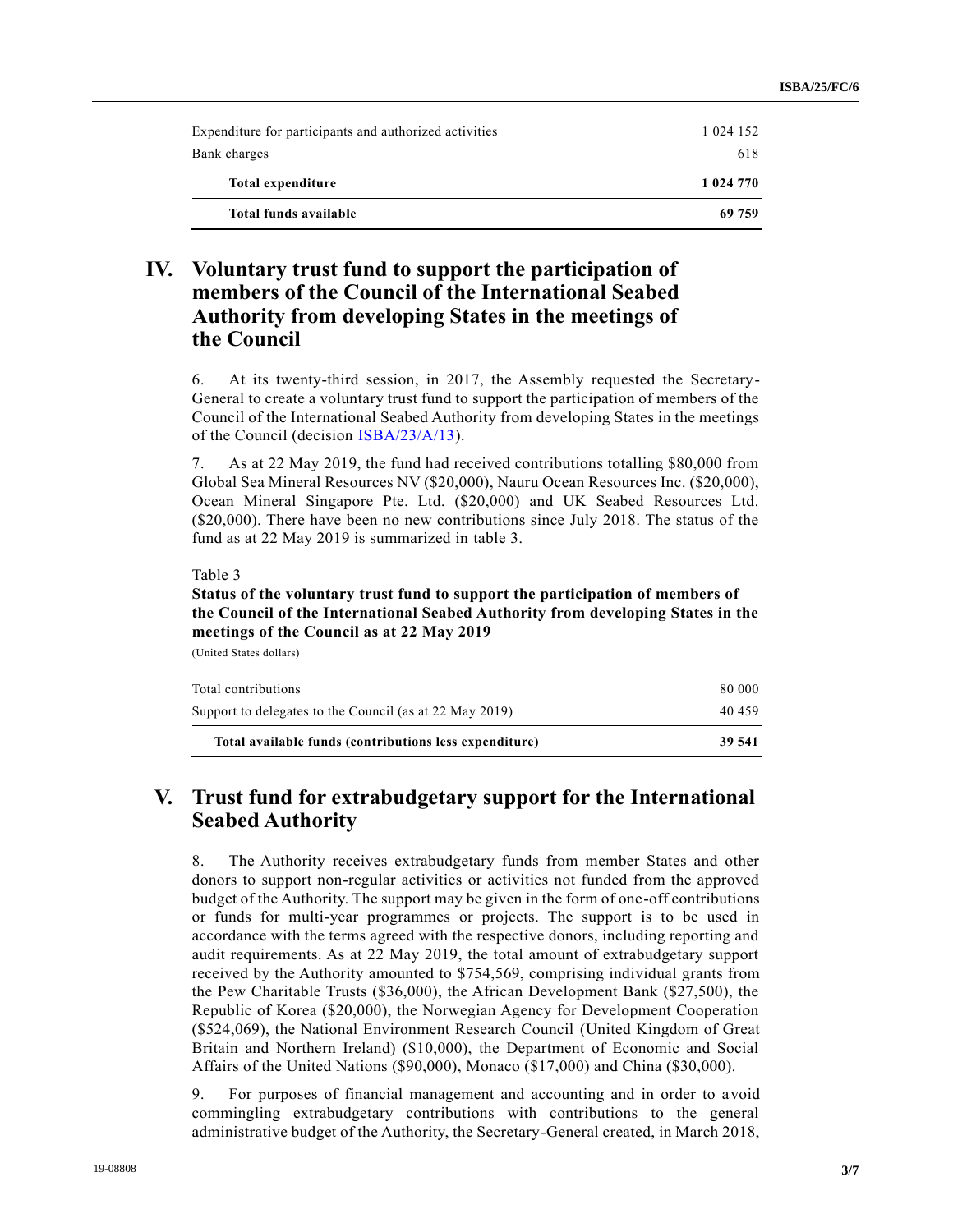a multi-donor trust fund for extrabudgetary support for the activities of the Authority. The fund was established pursuant to financial regulation 5.5 and is to be administered in accordance with the financial regulations of the Authority, as provided for in financial regulation 5.6. The current status of the fund is shown in table 4.

#### Table 4

### **Status of the trust fund for extrabudgetary support for the International Seabed Authority as at 22 May 2019**

(United States dollars)

| <b>Total funds available</b>                                                | 630 716 |
|-----------------------------------------------------------------------------|---------|
| Bank charges                                                                | 88      |
| Interest                                                                    | 102     |
| Total available funds (contributions less expenditure)                      | 630 701 |
| Total expenditure as per project agreements                                 | 123 868 |
| <b>Total contributions</b>                                                  | 754 569 |
| China                                                                       | 30 000  |
| Monaco                                                                      | 17 000  |
| Department of Economic and Social Affairs of the United Nations Secretariat | 90 000  |
| Natural Environment Research Council (United Kingdom)                       | 10 000  |
| Norwegian Agency for Development Cooperation                                | 524 069 |
| Republic of Korea                                                           | 20 000  |
| African Development Bank                                                    | 27 500  |
| Pew Charitable Trusts                                                       | 36 000  |

10. The proposed terms of reference for the fund are contained in annex I to the present report.

# **VI. Voluntary trust fund for the purpose of providing the requisite funds related to the work of the Special Representative of the Secretary-General of the International Seabed Authority for the Enterprise**

11. During the first part of its twenty-fifth session, the Council requested the Secretary-General to establish a voluntary trust fund for the purpose of providing the requisite funds related to the work of the Special Representative of the Secretary-General for the Enterprise (decision [ISBA/25/C/16\)](https://undocs.org/en/ISBA/25/C/16).

12. The fund was established on 1 March 2019. As at 22 May 2019, two contributions had been made to the voluntary trust fund, totalling \$17,500, of which \$14,375 had been spent to date. As at 22 May 2019, the balance stood at \$3,125.

13. The proposed terms of reference for the fund are contained in annex II to the present report.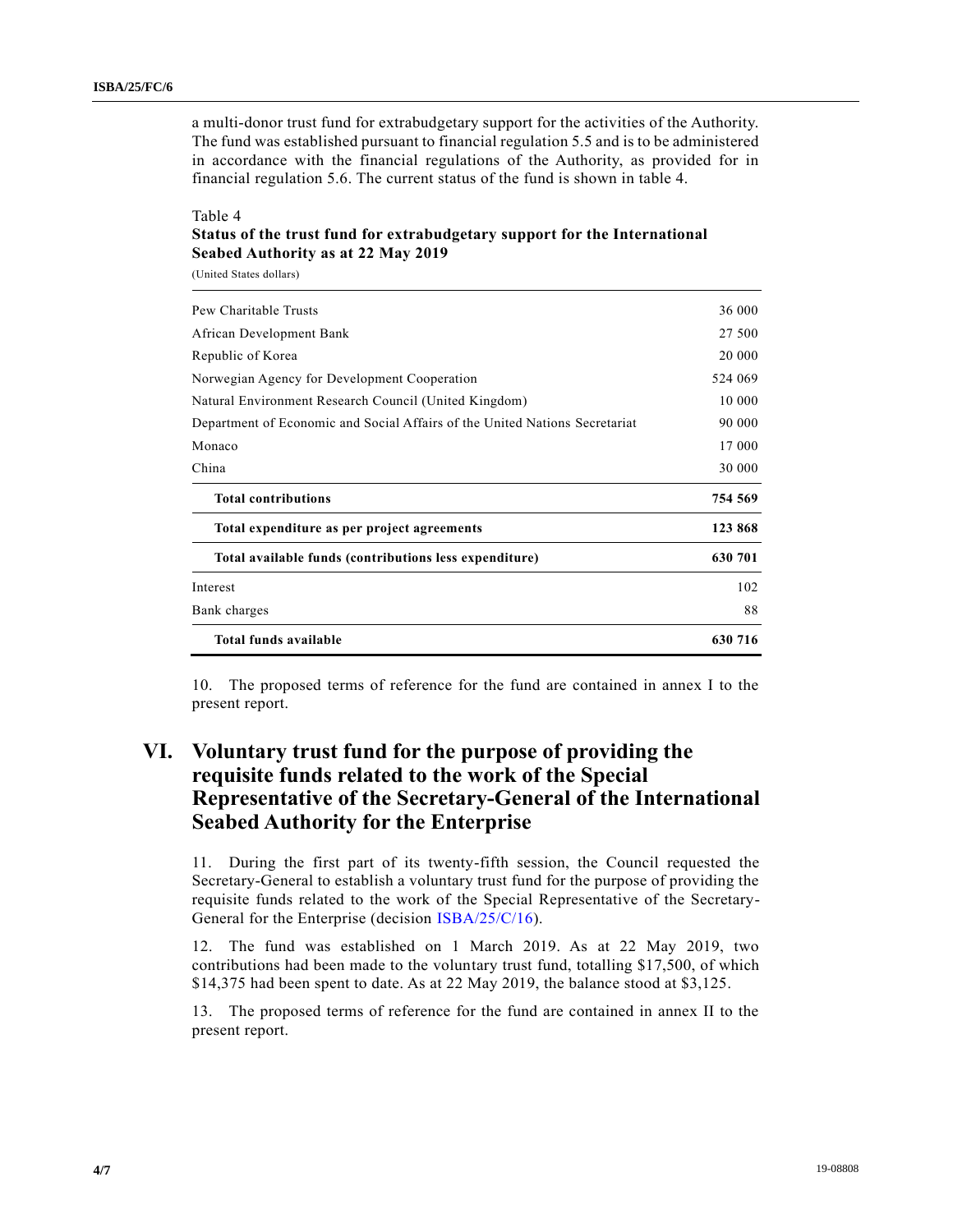# **VII. Recommendations**

14. The Finance Committee is invited to take note of the present report on the status of trusts funds maintained by the Authority.

15. The Finance Committee is also invited to consider and approve the terms of reference for the trust fund for extrabudgetary support for the International Seabed Authority as contained in annex I to the present report and the terms of reference for the voluntary trust fund for the purpose of providing the requisite funds related to the work of the Special Representative of the Secretary-General for the Enterprise as contained in annex II to the present report.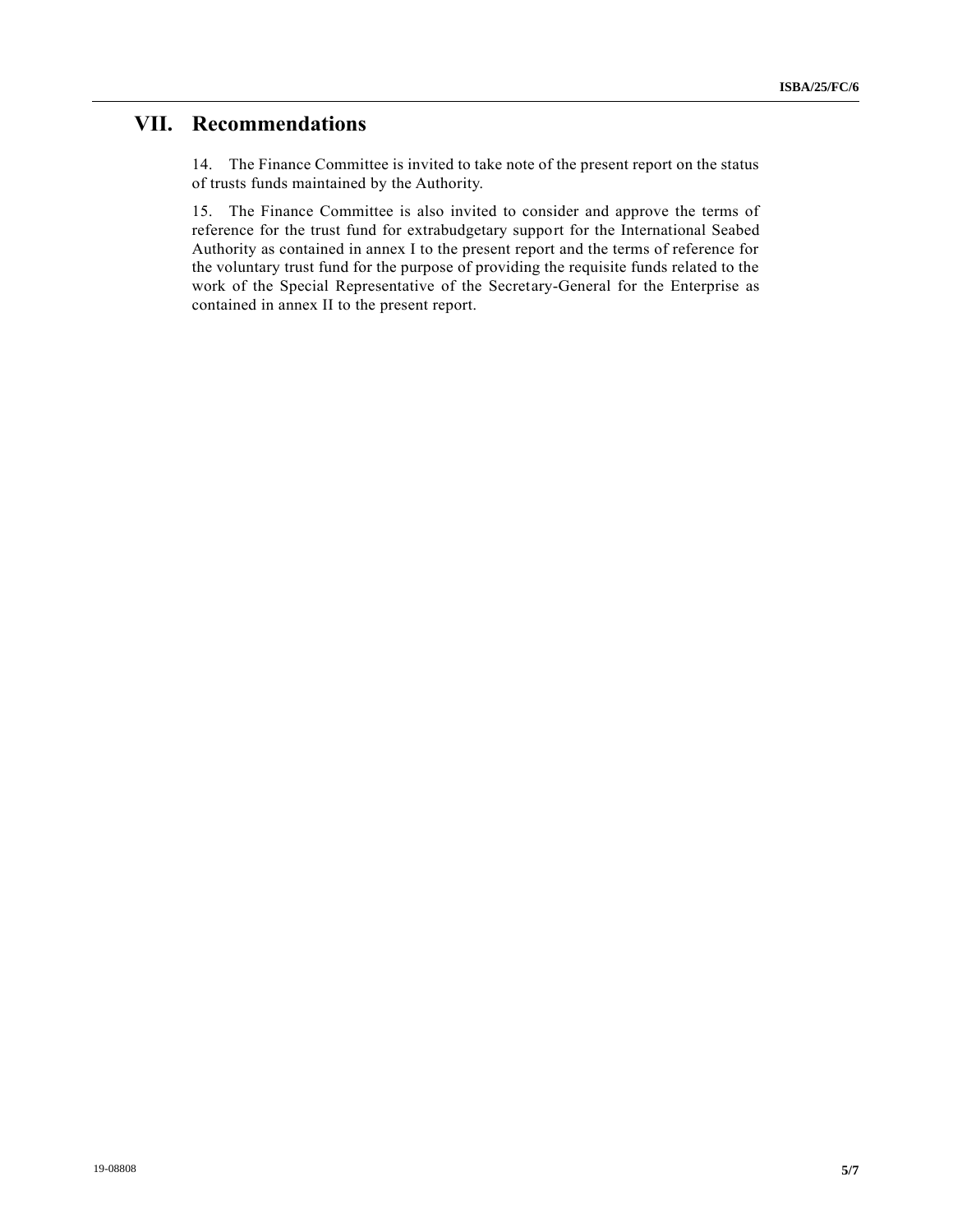### **Annex I**

### **Terms of reference for the trust fund for extrabudgetary support for the International Seabed Authority**

1. The trust fund for extrabudgetary support for the International Seabed Authority was established pursuant to financial regulation 5.5 and shall be administered in accordance with the financial regulations of the Authority as provided for in financial regulation 5.6.

2. The purpose of the fund is to receive extrabudgetary contributions from member States and other donors intended to support non-regular activities or activities not funded from the approved budget of the Authority.

3. Member States, observers, contractors with the Authority, non-governmental organizations, relevant international organizations, academic, scientific and technical institutions, philanthropic organizations, corporations and private individuals may contribute to the fund.

4. The Office for Administrative Services of the Secretariat is the implementing office for the fund and provides the services for its operation in liaison with the substantive offices in charge of the activities supported by the fund and in cooperation with the Executive Office of the Secretary-General.

5. The Secretary-General shall report annually to the Finance Committee on the status of the fund and, as often as may be required, individually to each donor in accordance with the reporting requirements specified in the agreement with each donor. The Secretary-General shall also report annually to the Assembly on the status of the fund.

6. The use of the fund is subject to the conditions that the Secretary-General will issue in compliance with the Financial Regulations of the Authority and amend from time to time in the light of specific terms in the agreements with the donors.